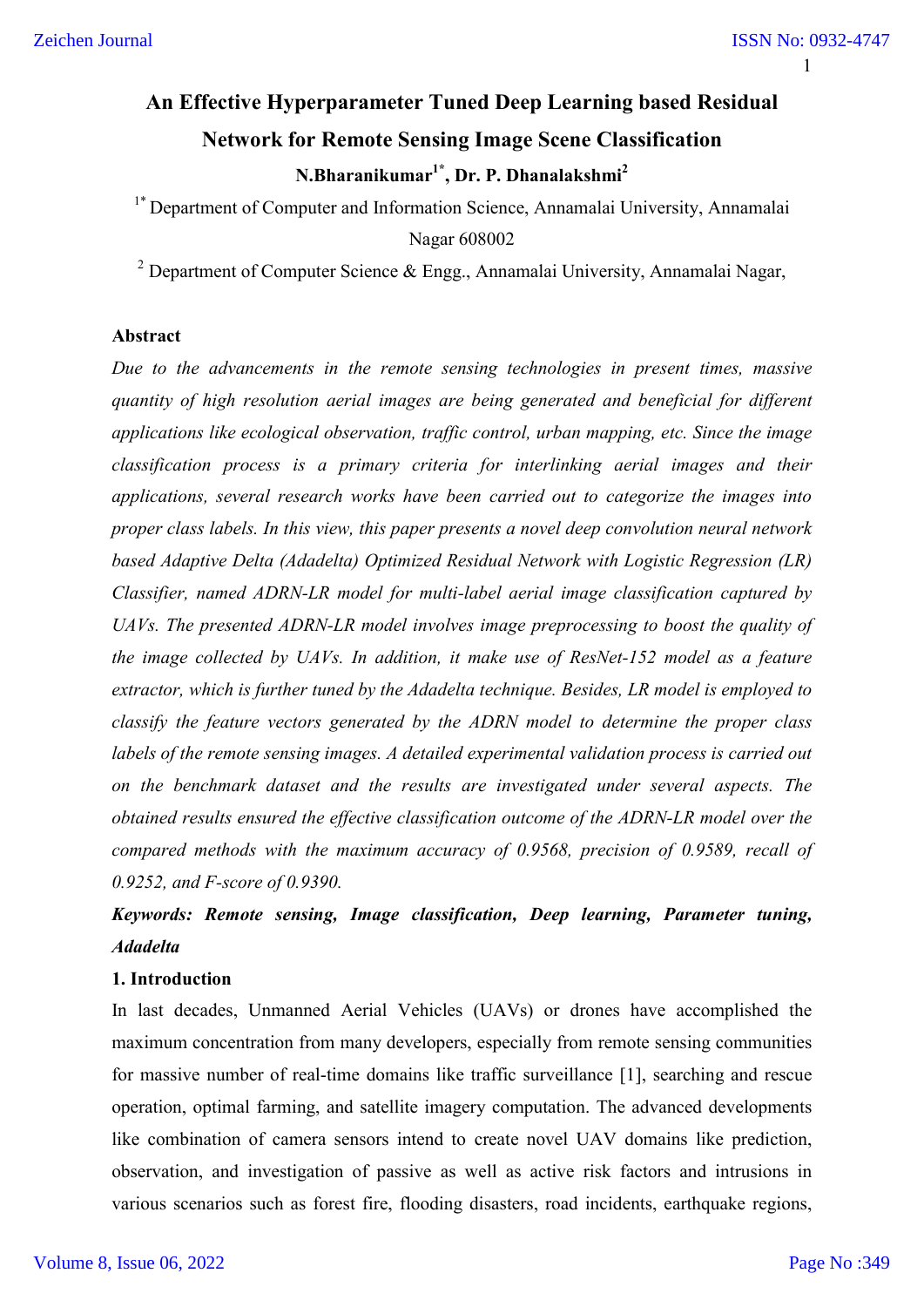and so on [2]. Moreover, since the UAV is small size equipment, rapid development is possible where it is in-the-loop of mission to make effective decisions for managing the accessible resources and to enhance the risk evaluation mechanism and elimination of threats. Hence, an exclusive set of issues has to be reported as UAV is operated on disaster-based regions in which remote communication for cloud is not feasible to be developed. Consequently, a maximum level of autonomy has become essential to assure the performance supremacy and real-time investigation. Fig. 1 illustrates the architecture of UAV.



**Fig. 1. Architecture of UAVs**

At this point, independent UAV depends upon on-board sensors as well as microprocessors for computing the given performance with no requirement of central ground station. Moreover, the independent process of UAV by integrating path planning models with automatic on-board visual processing activates them to enclose massive regions within short span of time interval [3]. Therefore, on-board processing is emerged with prior set of constraints due to the inadequate processing resources as well as low-power issues which are considered to be low-payload abilities of UAVs. Followed by, processing efficiency of computer vision method is an important approach in activating independent UAV for hazard prediction in real-time scenarios. Ultimately, Deep Learning (DL) methods like Convolutional Neural Networks (CNNs) were utilized extremely as an eminent scheme for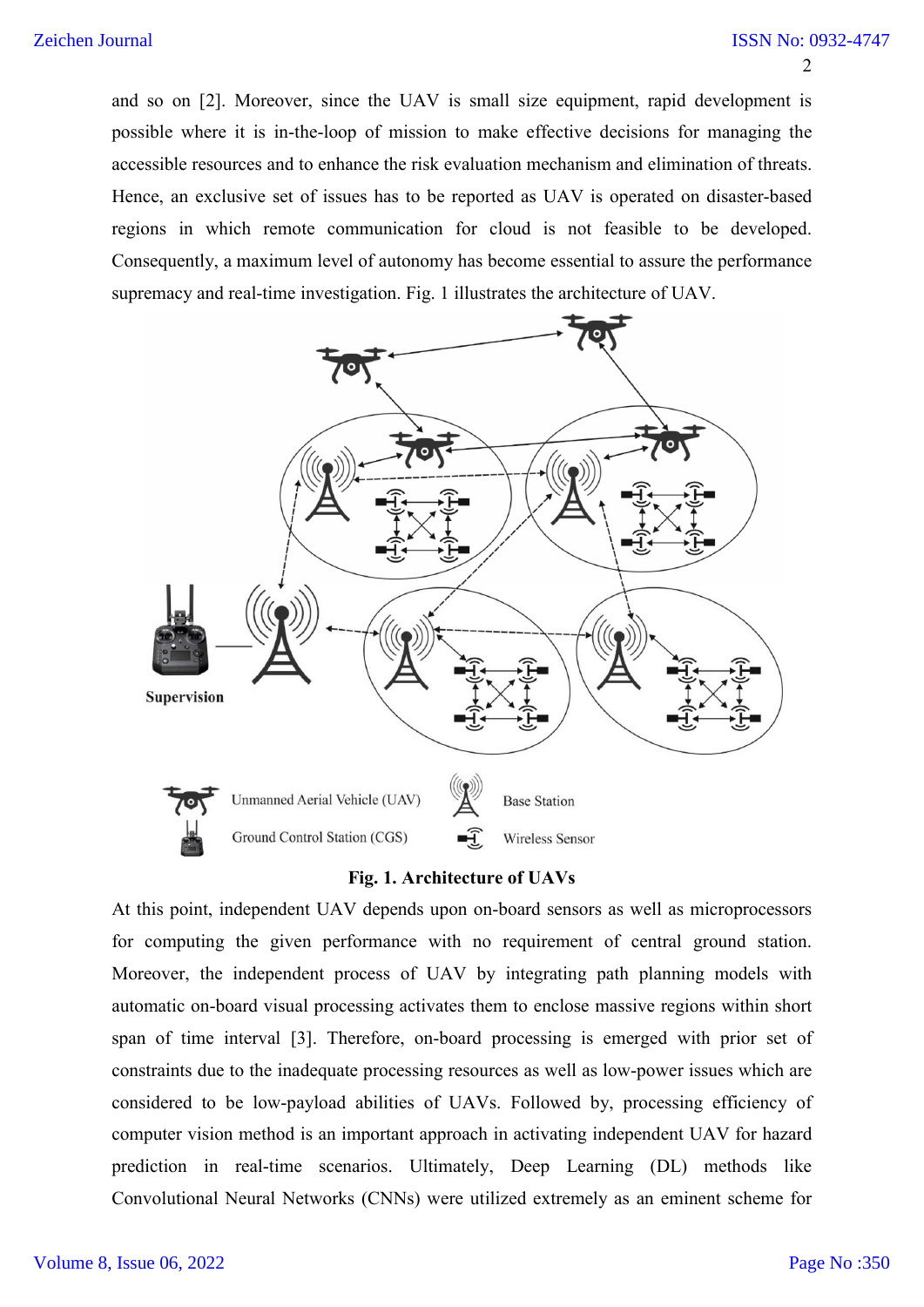massive number of computer vision domains like image or video analysis, prediction, and classification where standard outcomes for various domains. Therefore, DL method is highly beneficial in immediate response and rescue management modules for retrieving private data regularly which activates better deployment as well as response at the time of time-based scenarios and withstands in-the-loop decision-making operations.

Advanced works have showcased that process of how DL methods overcome classical Machine Learning (ML) model using hand-based characteristics under the application of Transfer Learning (TL) in which a pre-trained CNN was employed as a feature extractor and numerous layers are included on top for computing classification process [4]. Although CNN is more effective in classification operations, the inference robustness on implanted lowpower channels like on-board UAVs is concealed by high-processing cost which is presented in [5], particularly while assuming the requirement for implementing various vision operations on similar environment. Thus, in various applications like local embedded computation near a sensor has been decided in a cloud because of the privacy factors where no connectivity is possible. Furthermore, tiny networks are used for providing better accuracy and working function for niche applications in which dense information is not accessible and processing limitations are induced. In addition, apart from the processing efficiency, it is more robust in training iterations which can be upgraded over-the-air. Therefore, by applying a tiny CNN were amicable for closer sensor modeling to compute aerial scene categorization on board, a UAV is highly significant and sensible for various models.

This study develops an effectivedeep convolution neural network-based Adaptive Delta (Adadelta)Optimized Residual Network with Logistic Regression (LR) Classifier, named ADRN-LR model formulti-label aerial image classification captured by UAVs. The presented ADRN-LR model initially performs the image preprocessing to boost the quality of the image collected by UAVs. Also, ResNet-152 model is utilized to extract the useful feature vectors. In addition, the parameters of the ResNet-152 model undergo tuning using the Adadelta technique. Furthermore, LR model is applied to categorize the feature vectors created by the ADRN model to regulate the proper class labels of the remote sensing images. An extensive simulation analysis takes place to ensure the goodness of the ADRN-LR model.

#### **2. Literature Survey**

Diverse approaches were presented in last decades for predicting the disasters present in an image like image-processing related thresholds for computing pixel-level categorization [6], Gaussian Mixture Models (GMM) that requires empirical tuning, and Support Vector Machines (SVM) that are assumed to be slow in real-world domains [7]. In developers have presented a cloud-related DL model for fire prediction with UAVs [8]. This prediction operation is operated under the application of custom CNN (VGG16) which undergoes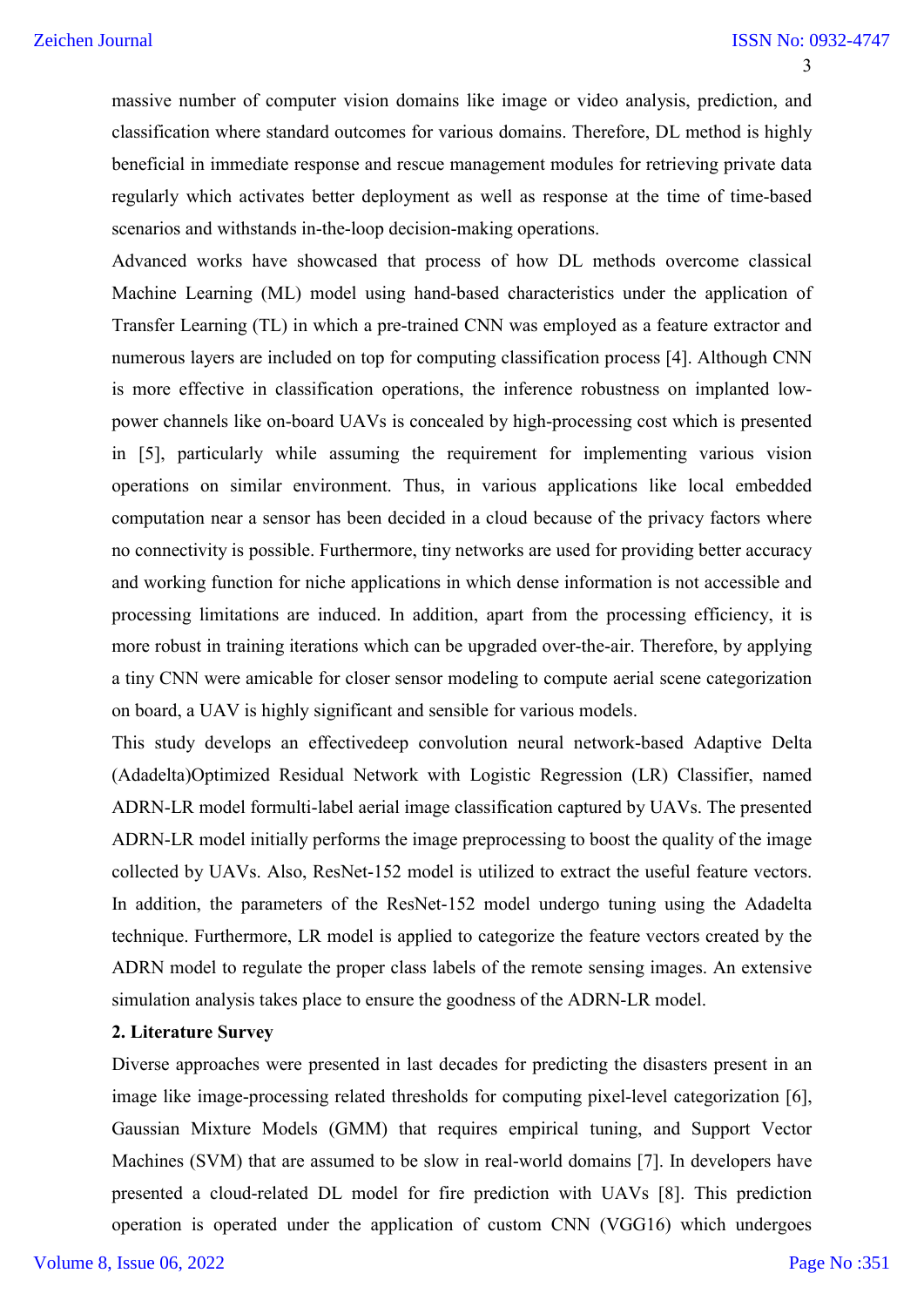training for discriminating fire and non-fire photographs of  $128 \times 128$  resolution. Also, it is processed by sending the video clips from UAV to workstation along with NVIDIA Titan Xp GPU, in which this model has been implemented. Obviously, minimum connectivity has massive complexities in using this model. Hence, the projected technique has attained a better accuracy. In [9], a system presented for predicting objects of interest in avalanche disaster under the application of pre-trained inception network for feature extraction and linear SVM for classification. Moreover, it presents an image segmentation scheme as pre-processing approach which depends upon the fact in object of interest is varied color when compared with the background for isolating the image into regions with the help of a sliding window. Moreover, post-processing has been employed to enhance the solution of classification method on Hidden Markov Models (HMM) [10] intends to predict the fire existence using DL method. Particularly, 2 pre-trained CNNs have been applied and related such as VGG16 and Resnet50 which are assumed to be fundamental structures used for training fire prediction systems. It is applied by including fully connected (FC) layers once the feature extraction is completed and gain maximum classification accuracy. Followed by, in [11] a method for wildfire prediction is performed under the application of UAV scheme. The entire technology is composed of a CNN named as Fire\_Net with 15 layers as same as VGG16 network of convolutional, max-pooling, and FC layers for examining fire in  $128 \times 128$ resolution images. It can be attained by a region proposal technique which extracts image areas from large resolution images where it is classified using Neural Network (NN).

#### **3. The Proposed ADRN-LR Model**

Fig. 2 shows the working procedure involved in the presented ADRN-LR model. The figure states that the remote sensing images need to be preprocessed in the initial stage to raise its quality. Next, the features in the preprocessed images are extracted by the ResNet-152 model in which the parameters in it are tuned by the Adadelta technique. At last, LR model is employed to determine the different class labels of the input test images.

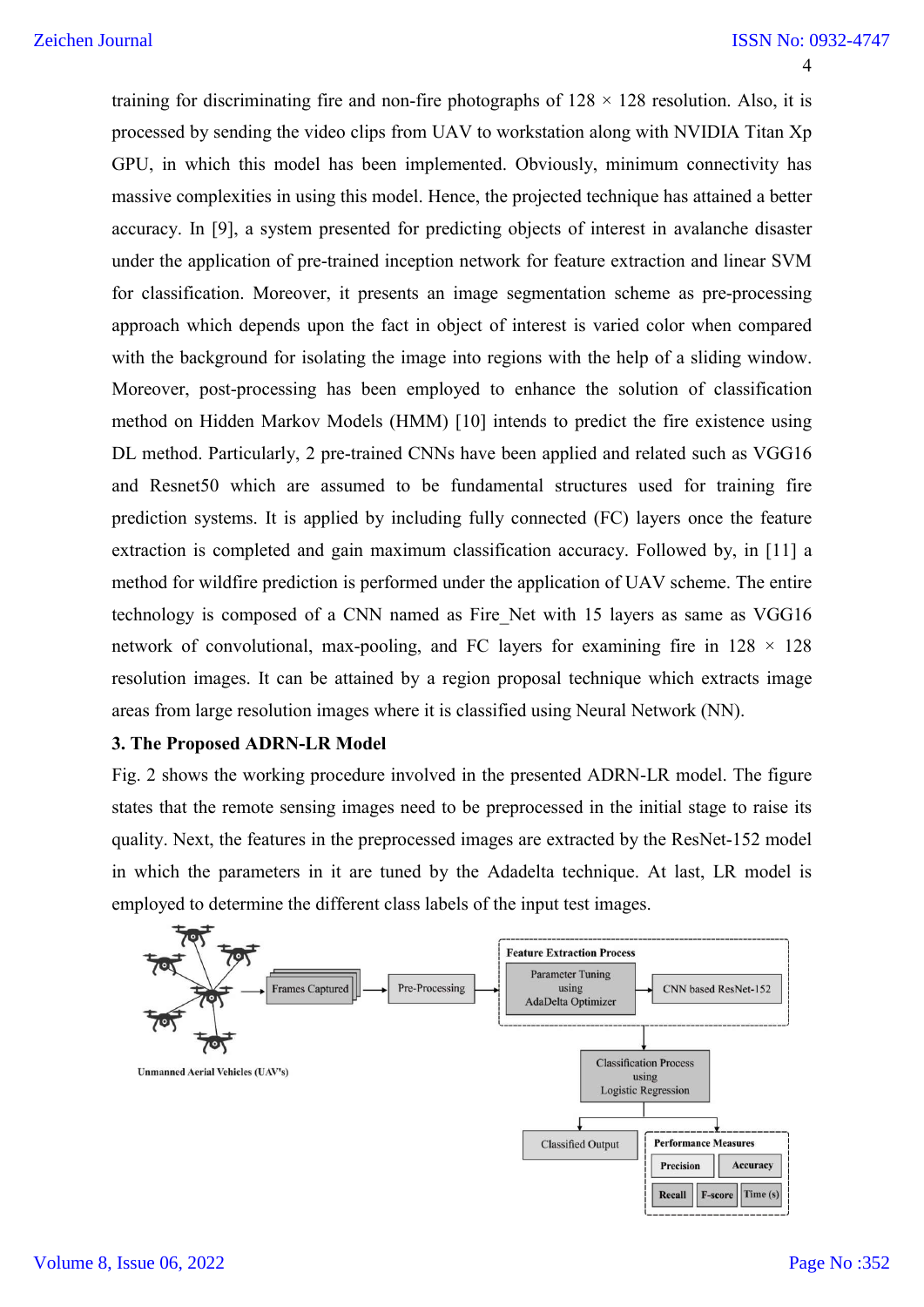#### **Fig. 2.** Architecture of Proposed ADRN-LR Method

#### **3.1. Preprocessing**

The remote sensing images collected by the UAVs might not be clear in some scenarios. When the object color is not static, image segmentation approaches enable the segmentation of frames into target areas and irrelevant objects. It enables the frame region to be processed and also discard the frames with no probable objects. Using a sliding window, in the HSVcolor space, a frame undergo scanning in the preprocessingstage, and all windows are verified by the saturation window component thresholding  $th_{sat}(V)$ . The thresholding is carried out using Eq. (1)

$$
th_{sat}(V) = 1.0 - \frac{0.8V}{255}
$$
 (1)

where V is the intensity component rate. Once the saturation component rate exceeds to  $th_{sat}(V)$ , the pixels are computed based on the object.

#### **3.2. Feature Extraction**

Once the preprocessing of the remote sensing images seems completed, the next process is to extract a useful set of feature vectors using ADRN technique.

# **3.2.1. Overview of CNN**

Basically, CNNis a DL method which has been extensively applied in image-based operations such as image analysis, image classification, image captioning and so on. Such networks are defined as a integration of convolution, pooling, and FC layers. The 3 blocks have been applied for developing CNN method by changing block count, inclusion, or deletion of a block. The architecture is composed of different hyper-parameters with novel approaches such as Drop out, Batch normalization,and so on.

#### **Convolution layer**

This layer varies with NN where a pixel is linked to upcoming layer alongwith a weight and bias, however, the complete image is divided into tiny regions  $(n \times n$  matrix) as well as weights and bias are employed in them. Such weights and bias are assumed as filters or kernels which is convoluted with tiny region of input image that provides feature maps. Such filters are elegant 'features' that is explored in an input image of a convolution layer. The count of attributes essential for convolution task which is minimum as same filter traversed through the entire image for single feature. The count of filters, size of a local region, stride, and padding are assumed as hyper parameters of conv. layer. According to the size and genre of input image, where hyper parameters are tuned for accomplishing optimal outcomes.

#### **Pooling layer**

To diminish the spatial dimension of an image and attribute count which limits the processing, the pooling layer has been applied. This layer computes a permanent function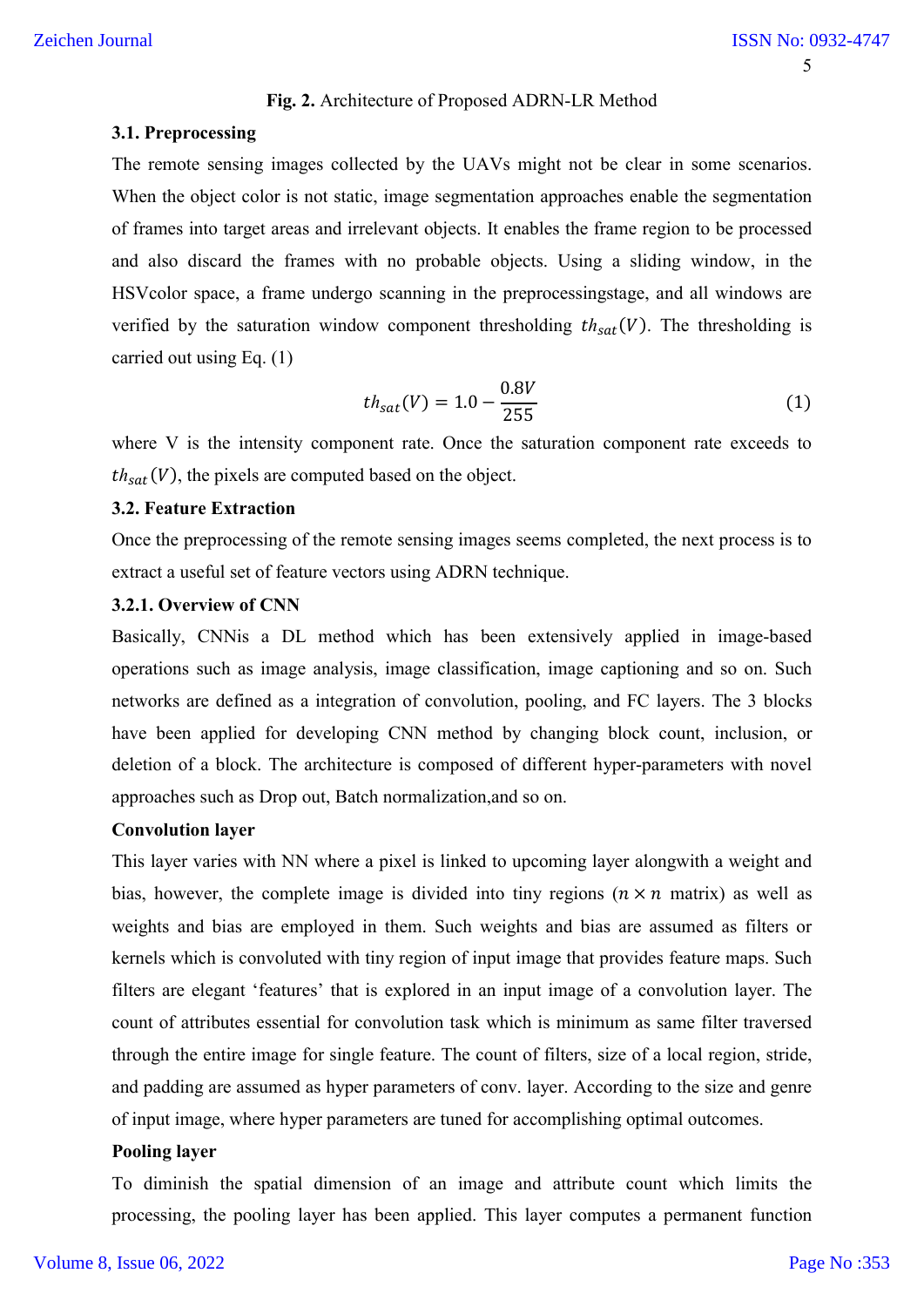6

across an input, therefore no parameters have been established. There are two pooling layers namely, average, stochastic and max pooling. Initially, max pooling is a prominently applied pooling method where an  $\times n$  window is a slideover a stride value s and a position with maximum value in  $n \times n$  region, consequently limiting the input size. This layer offers translational invariance where a small difference in a position is applicable for image analysis. However, the location details are dropped as input size is mitigated.

#### **Fully connected (FC) layer**

Here, flattened result of consequent pooling layer is induced as input for FC layer. It performs as a classical NN in which a neuron of existing layer is related to a projected layer. Therefore, count of variables is superior to convolution layer.

#### **Activation function**

Diverse activation functions were applied over structures of CNN. Non-linear activation functions like Rectified Linear Unit (ReLU), Leaky Rectified Linear Unit (LReLU), Parametric Rectified Linear Unit (PReLU), and Swish have ensured effective outcomes than traditional sigmoid functions. Such non-linear functions were guided in increasing the training. Here, various activation functions and identified ReLU for identifying effectual outcomes.

#### **3.2.2. ResNet-152 model**

ResNet methods are relied on deep structures which have implied better convergence behaviors as well as compelling accuracy. ResNet was created by numerous stacked residual elements and layers. Therefore, enormous process could be varied on the basis of various structures. Followed by, residual units are comprised of convolutional, pooling, and FC layers. ResNet is same as VGG net; however, ResNet is extremely deeper when compared with VGG. ResNet-152 was applied for the classification of remote sensing images. Initially, ResNet-152 is defined as a residual DL system which intends to resolve the issues of diminishing gradients which exist in back-propagation (BP) of CNN. It collection of ResNet techniques have different depths of imagery classification. Enhancing the network depth leads to improved system accuracy and over-fitting is referred.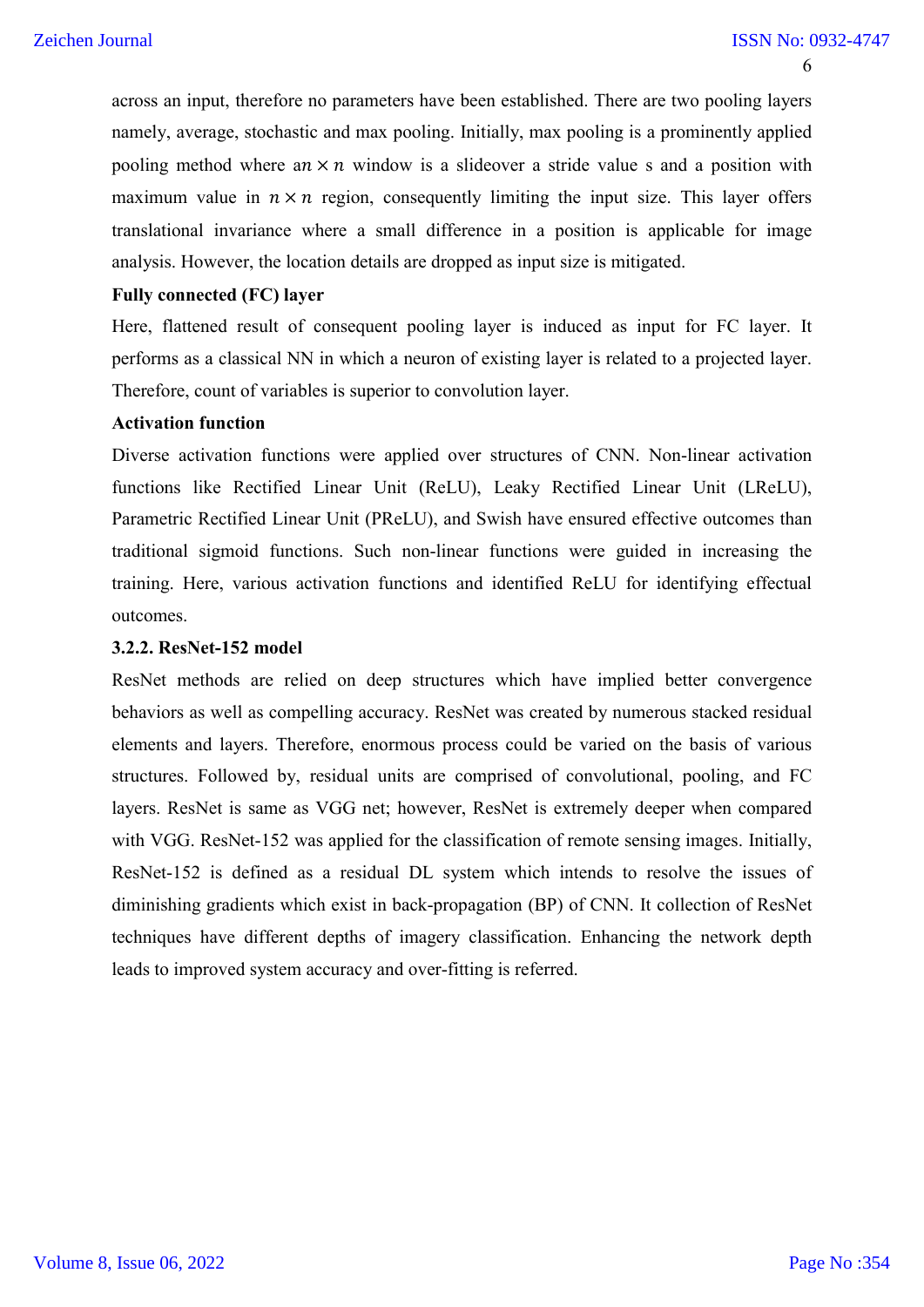| ۰, |  |
|----|--|
|    |  |

|           | layer name   output size | 18-layer            | 34-layer                                                                                                                                                                     | 50-layer                                                                                   | 101-layer                                                                                                                                                                               | 152-layer                                                                 |
|-----------|--------------------------|---------------------|------------------------------------------------------------------------------------------------------------------------------------------------------------------------------|--------------------------------------------------------------------------------------------|-----------------------------------------------------------------------------------------------------------------------------------------------------------------------------------------|---------------------------------------------------------------------------|
| conv1     | $112\times112$           |                     |                                                                                                                                                                              | $7\times7, 64$ , stride 2                                                                  |                                                                                                                                                                                         |                                                                           |
|           |                          |                     |                                                                                                                                                                              | $3\times3$ max pool, stride 2                                                              |                                                                                                                                                                                         |                                                                           |
| $conv2_x$ | $56\times56$             |                     | $\begin{bmatrix} 3 \times 3, 64 \\ 3 \times 3, 64 \end{bmatrix} \times 2 \begin{bmatrix} 3 \times 3, 64 \\ 3 \times 3, 64 \end{bmatrix} \times 3$                            | $1\times1.64$<br>$3\times 3, 64$<br>$\times 3$<br>$1 \times 1, 256$                        | $1 \times 1, 64$<br>$\times 3$<br>$3 \times 3, 64$<br>$1 \times 1, 256$                                                                                                                 | $1\times1, 64$<br>$3\times 3, 64$<br>$\times 3$<br>$1 \times 1, 256$      |
| $conv3_x$ | $28\times28$             |                     | $\left[\begin{array}{c} 3\times3, 128 \\ 3\times3, 128 \end{array}\right] \times 2 \left[\begin{array}{c} 3\times3, 128 \\ 3\times3, 128 \end{array}\right] \times 4\right]$ | $1 \times 1, 128$<br>$3 \times 3$ , 128<br>$\times 4$<br>$1 \times 1, 512$                 | $1 \times 1, 128$<br>$3\times 3, 128$<br>$\times 4$<br>$1 \times 1, 512$                                                                                                                | $1 \times 1, 128$<br>$3\times 3, 128$<br>$\times 8$<br>$1 \times 1, 512$  |
| $conv4_x$ | $14 \times 14$           |                     | $\begin{bmatrix} 3 \times 3, 256 \\ 3 \times 3, 256 \end{bmatrix} \times 2 \begin{bmatrix} 3 \times 3, 256 \\ 3 \times 3, 256 \end{bmatrix} \times 6$                        | $1 \times 1, 256$<br>$3\times 3, 256$<br>$\times 6$<br>$1 \times 1, 1024$                  | $1 \times 1, 256$<br>$3\times3, 256$<br>$\times$ 23<br>$1 \times 1, 1024$                                                                                                               | $1 \times 1, 256$<br>$3\times3, 256$<br>$\times 36$<br>$1 \times 1, 1024$ |
| $conv5_x$ | $7\times7$               |                     | $\left[\begin{array}{c} 3\times3, 512 \\ 3\times3, 512 \end{array}\right] \times 2 \left[\begin{array}{c} 3\times3, 512 \\ 3\times3, 512 \end{array}\right] \times 3\right]$ | $1 \times 1, 512$<br>$3\times 3, 512$<br>$\times 3$<br>$1 \times 1, 2048$                  | $1 \times 1, 512$<br>$3\times 3, 512$<br>$\times 3$<br>$1 \times 1, 2048$                                                                                                               | $1 \times 1, 512$<br>$3\times 3, 512$<br>$\times 3$<br>$1 \times 1, 2048$ |
|           | $1\times1$               |                     |                                                                                                                                                                              | average pool, 1000-d fc, softmax                                                           |                                                                                                                                                                                         |                                                                           |
|           | <b>FLOPs</b>             | $1.8 \times 10^{9}$ | $3.6 \times 10^{9}$                                                                                                                                                          | $3.8\times10^{9}$                                                                          | $7.6\times10^{9}$                                                                                                                                                                       | $11.3 \times 10^{9}$                                                      |
|           |                          |                     |                                                                                                                                                                              | Fig. 3. Variants in CNN Based ResNet Model                                                 | herefore, the issues with maximum depth is a signal required for weight modification that is<br>nerged from the end of a system by comparing ground-truth as well as prediction becomes |                                                                           |
|           |                          |                     |                                                                                                                                                                              |                                                                                            | inimum at previous layers. It refers that the previous layers are unlearned or unknown. It is<br>amed as "diminishing gradient" issues, as a matrix of 2nd order derivatives in which   |                                                                           |
|           |                          |                     |                                                                                                                                                                              |                                                                                            | onlinear optimization is managed for tuning the weights are considered as zero.                                                                                                         |                                                                           |
|           |                          |                     |                                                                                                                                                                              |                                                                                            | dditionally, training deep networks can be performed by developing a network using                                                                                                      |                                                                           |
|           |                          |                     |                                                                                                                                                                              |                                                                                            |                                                                                                                                                                                         |                                                                           |
|           |                          |                     |                                                                                                                                                                              |                                                                                            | odules named as residual models. It is referred as degradation constraints. The different                                                                                               |                                                                           |
|           |                          |                     |                                                                                                                                                                              | ersions of ResNet are shown in Fig. 3 and the layered ResNet-152 structure is presented in |                                                                                                                                                                                         |                                                                           |
|           |                          |                     |                                                                                                                                                                              |                                                                                            |                                                                                                                                                                                         |                                                                           |

**Fig. 3.**  Variants in CNN Based ResNet Model

Therefore, the issues with maximum depth is a signal required for weight modification that is emerged from the end of a system by comparing ground-truth as well as prediction becomes minimum at previous layers. It refers that the previous layers are unlearned or unknown. It is named as "diminishing gradient" issues, as a matrix of 2nd order derivatives in which nonlinear optimization is managed for tuning the weights are considered as zero. Additionally, training deep networks can be performed by developing a network using modules named as residual models. It is referred as degradation constraints. The different versions of ResNet are shown in Fig. 3 and the layered ResNet-152 structure is presented in Fig. 4.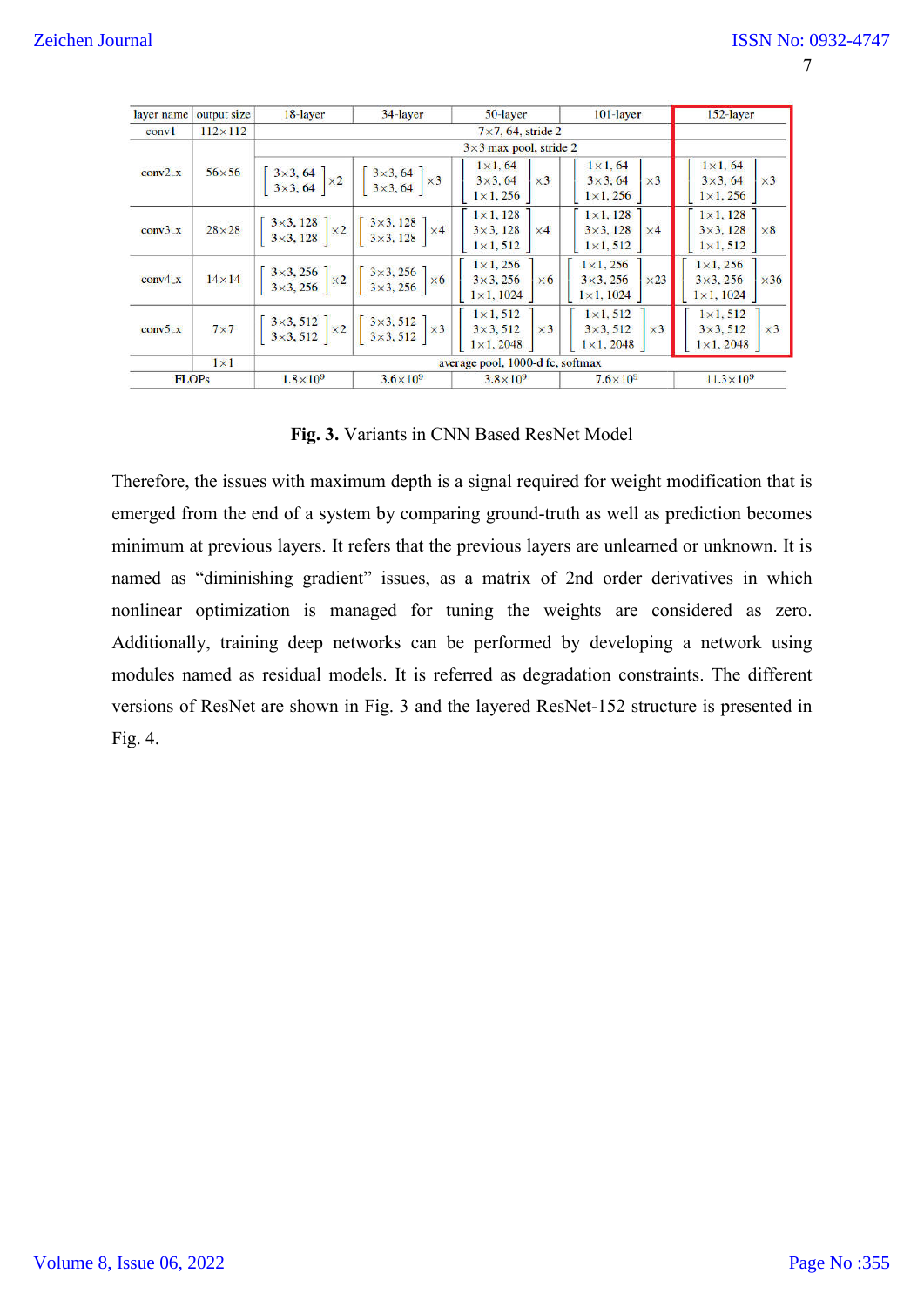# Zeichen Journal



**Fig. 4.** Layers of ResNet-152

Traditional blocks are considered as main element of ResNet-152 scheme. Such networks utilize several filters  $(3 \times 3$ -pixel size filter) for image classification. Such filters are shifted by strides over the actual image. Hence, the measures in filters are increased over the values of images. Finally, simulation outcome of these filters undergoes pooling and it is effectively down-sampled at the time of maintaining significant features.

# **3.2.3. Adadelta based Parameter Tuning**

In order to tune the hyperparamters of the ResNet-152 model, Adadelta technique is employed and thereby maximum classification outcome can be attained. AdaDelta is an extended version of Adagrad that removes the inferior learning rate problem. The AdaDelta scheme is highly effective in extending the weights once the 1st order derivative is reached,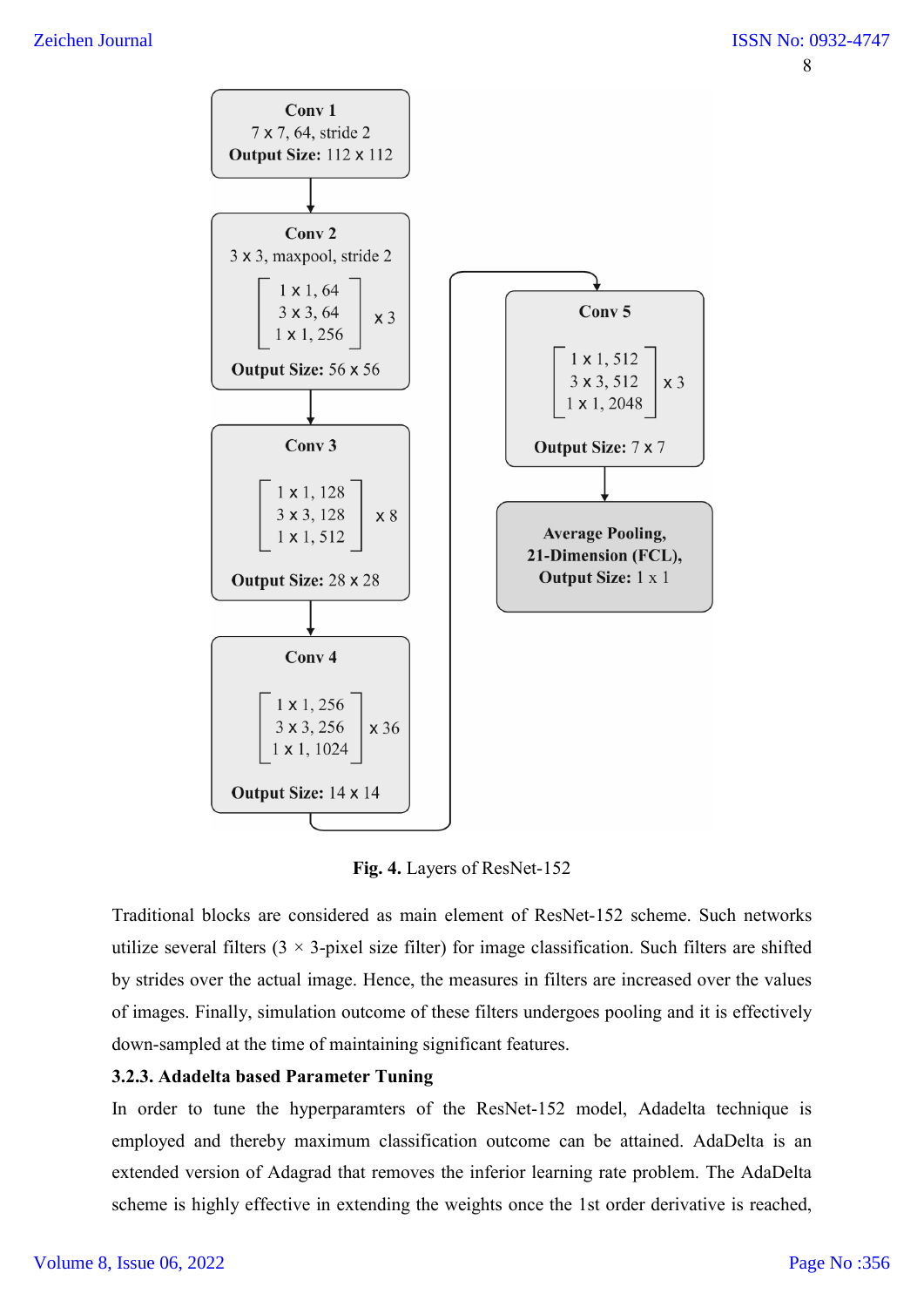which is time-consuming and cost-effective when compared with earlier models. Here, it is proficient for raucous gradient details, data modules, hyper-parameters, and model design solutions. It enhances the direction of steepest descent stated by using a false gradient.

$$
\nabla x_t = -\eta g_t \tag{2}
$$

where  $g_t$  implies a gradient at ith iteration  $\frac{\delta f(x_t)}{\delta f(x_t)}$  and  $\eta$  denotes a learning rate that controls how wider the stage is moved towards a negative gradient. Selecting a learning rate and implementation of better learning rate estimated per value by applying the 1st order, it employs a modest amount of estimation per iteration in gradient descent (GD), which is defined as a downside for AdaDelta. It is identified by the hyper parameters which are not considered with optimal degree for changing the simulation results. The 2 major merits and demerits are:

- incessant rotting of learning rates in training time
- demands for automated selection of comprehensive learning rates.

AdaDelta with robust learning is applicable in clustered allotment of conditions where no demands for physical setting of a learning rate.

#### **3.3. Classification**

In this section, LRis employed as a classifier to determine the appropriate class labels of the remote sensing images using the extracted features. LR implies a multivariate analysis model that investigates the correlation among autonomous and dependent parameters for variable  $y$ and sequence of essential characteristics  $x$ , as given in the following:

$$
Y = \beta_0 + \beta_1 x_1 + \beta_2 x_2 + \dots, \beta_n x_n(3)
$$
  

$$
p = \frac{1}{1 + e^{-p}}
$$
 (4)

where pmeans the possibility of existing parameter Y, and the measure of  $p$  is among 0 and 1. Here, the LR process the possible function of single instance is defined in:

$$
h_{\theta}(x) = g(\theta^T x) = \frac{1}{1 + e^{-\theta^{T x}}}
$$
  
\n
$$
\theta^T x = \theta_0 + \theta_1 x_1 + \dots + \theta_n x_n
$$
\n(6)

where  $\theta_0$  refers the constant of a coefficient vector to be evaluated,  $\theta_i$  means a coefficient of argument  $x_i$  in function 1. In case of  $h_\theta(x)$ , the measure of a function implies the possibility of consuming 1 from parameter  $y$ . Hence, for input argument vectors and probability,  $x$  intends to generate 1 and 0 are:

$$
p(y = 1|x; \theta) = h_{\theta}(x) \tag{7}
$$

$$
p(y = 0|x; \theta) = 1 - h_{\theta}(x) \tag{8}
$$

Probability density likelihood expressions of minstances are represented by:

#### Volume 8, Issue 06, 2022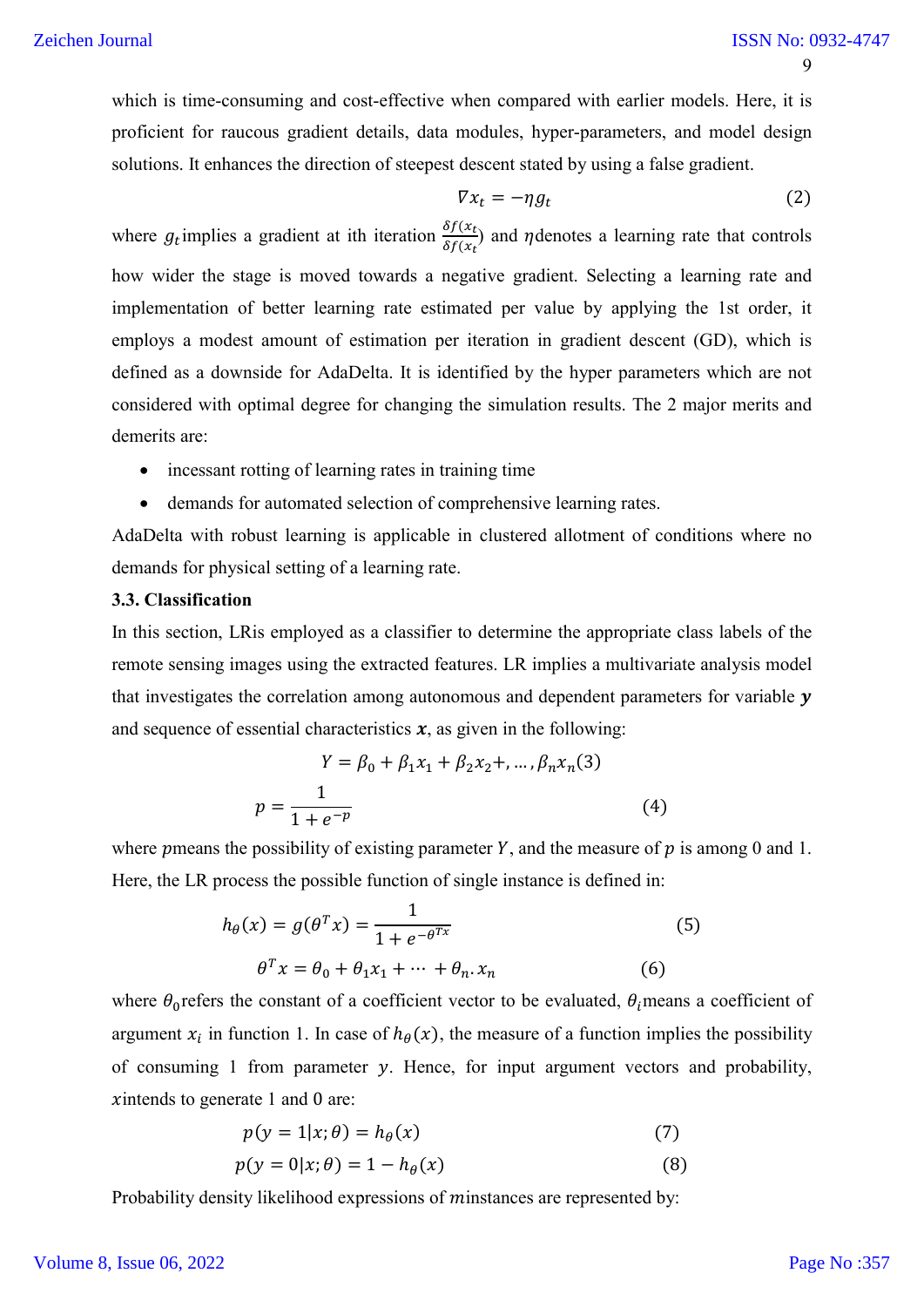$$
L(\theta) = \prod_{i=1}^{m} p(y_i | x_i; \theta) = \prod_{i=1}^{m} ((h_{\theta}(x_i)^{y_i} 1 - h_{\theta}(x_i)^{1-y})) \tag{9}
$$

The Log likelihood expressions are equated as:

$$
\ln(L(\theta)) = \sum_{i=1}^{m} (y_i \ln(h_{\theta} x_i)) + (1 - y_i) \ln(1 - h_{\theta} x_i)
$$
(10)  

$$
h_{\hat{\theta}} = \frac{1}{1 + e^{-\hat{\theta}^{Tx}}} \qquad (11)
$$

By evaluating the  $y$  and xmeasures of  $m$  test instances, the determined measures of coefficient vectors which enhance the function are recursively measured as  $\theta$ . Here, function (9)could be applied in function (8). The possibility of  $y$  of 1 is calculated where  $x$  is an autonomous parameter vector in a sample  $m$ . As  $h_{\hat{\theta}}$  is considered to apply logistic distribution, maximum-likelihood models could be employed for estimating the coefficients  $\theta$ .

#### **4. Experimental Validation**

The presented ADRN-LR model has been experimented with using a benchmark remote sensing image dataset [12, 13], which comprises 21 classes of land images with 100 images under every class label. The size of every image is 256\*256 pixels. The extraction of images takes place manually from the USGS National Map Urban Area Imagery collection with several urban regions over the country. The resolution of the pixels in the public domain images is 1 foot.The different sample images with the class label are shown in Fig. 5.

Table 1 and Fig. 6 exhibit the comparative results analysis of the ADRN-LR model with existing DL models on the applied dataset [14]. The resultant values implied the ineffective classification of the PlacesNet model with the least accuracy of 0.9144. Also, the VGG-VD19 model has offered certainly higher accuracy of 0.9315, which exceeds the performance of the PlacesNet. At the same time, six DL models such as VGG-VD16, VGG-F, AlexNet, CaffeNet, VGG-M, and VGG-S have showcased moderately closer performance with the accuracy of 0.9315, 0.9407, 0.9435, 0.9437, 0.9448, and 0.946 respectively. But the presented ADRN-LR model has reached to a higher classification accuracy of 0.9568 and outperformed all the existing methods.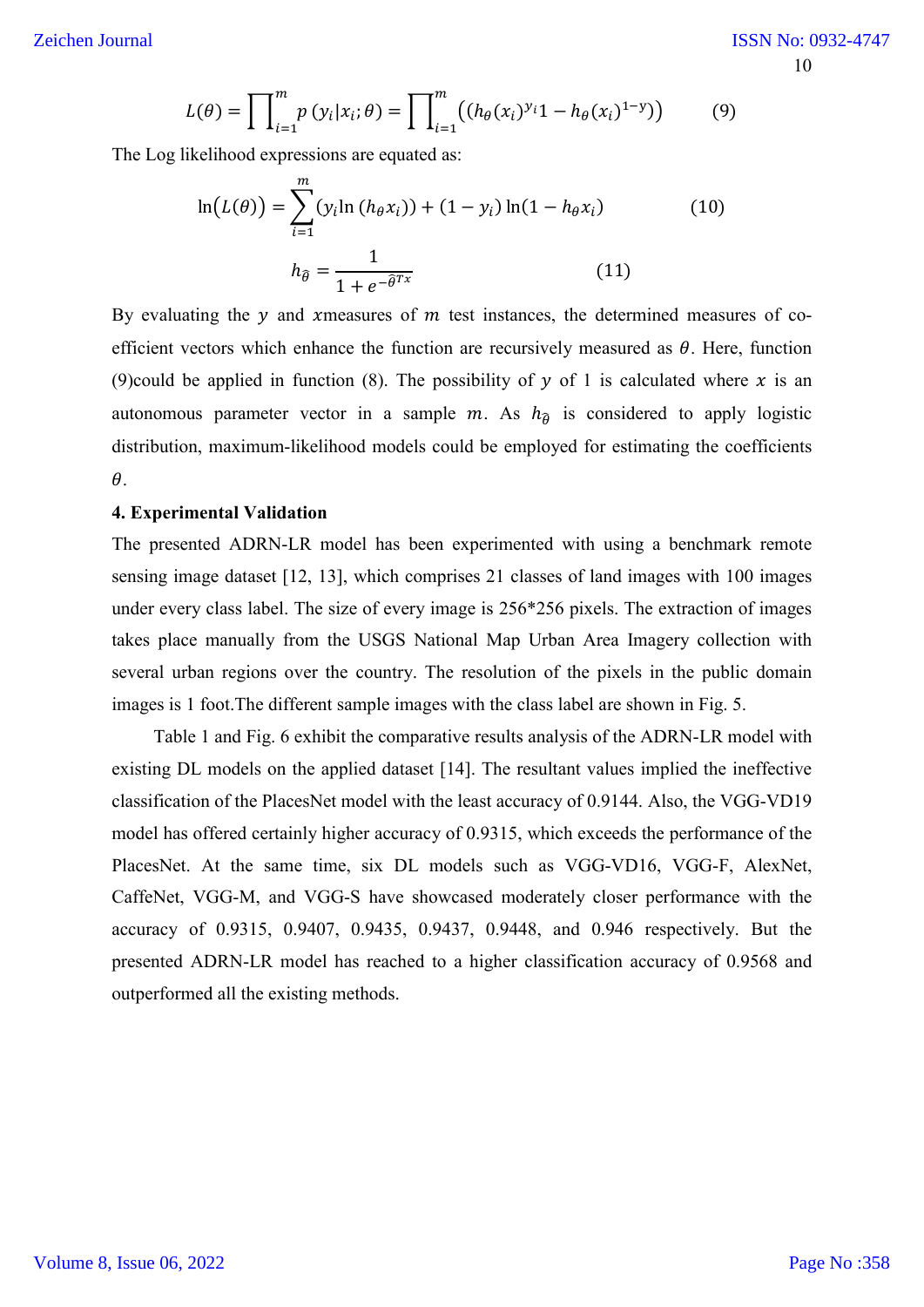

**Fig. 5.** Sample Images from UCM Dataset

**Table 1** Accuracy Analysis of ADRN-LR with Various CNN Models

| <b>Methods</b>          | Accuracy |
|-------------------------|----------|
| AlexNet                 | 0.9437   |
| CaffeNet                | 0.9443   |
| $VGG-F$                 | 0.9435   |
| VGG-M                   | 0.9448   |
| VGG-S                   | 0.9460   |
| VGG-VD16                | 0.9407   |
| VGG-VD19                | 0.9315   |
| PlacesNet               | 0.9144   |
| <b>Proposed ADRN-LR</b> | 0.9568   |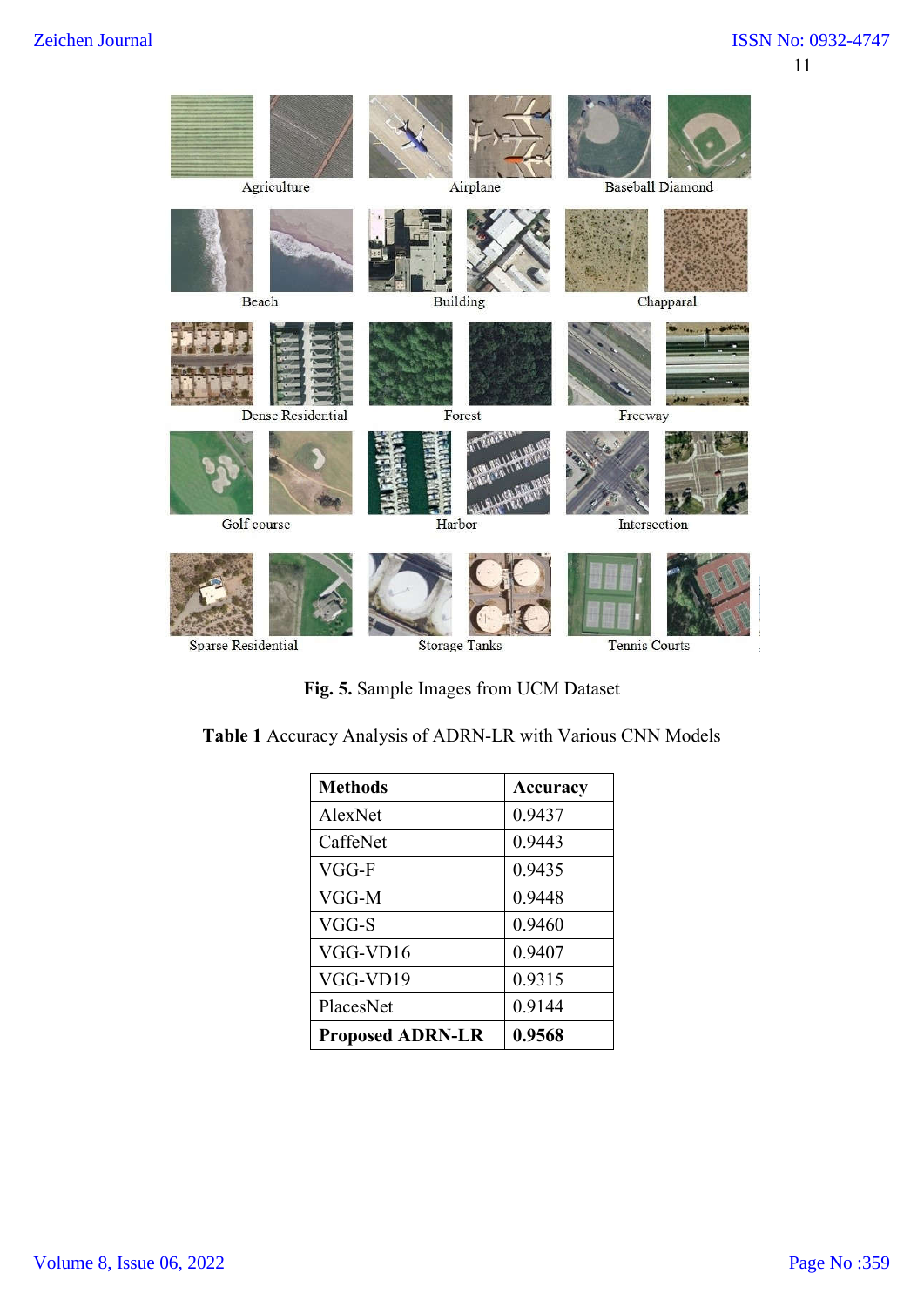

**Fig. 6.** Accuracy analysis of ADRN-LR model with different CNN models

To further validate the classification results of the proposed ADRN-LR model, an extensive comparative study is made with the existing CNN based models interms of precision, recall, and F-score, as shown in Table 2 and Fig. 7 [15].

**Table 2** Performance Analysis of ADRN-LR with Various Models in terms of Precision, Recall, F-score

| <b>Model</b>        | <b>F-score</b> | <b>Precision</b> | Recall |
|---------------------|----------------|------------------|--------|
| VGGNet              | 0.7854         | 0.7906           | 0.8230 |
| VGG-RBFNN           | 0.7880         | 0.7818           | 0.8391 |
| CA-VGG-LSTM         | 0.7957         | 0.8064           | 0.8247 |
| CA-VGG-BiLSTM       | 0.7978         | 0.7933           | 0.8399 |
| GoogLeNet           | 0.8068         | 0.8051           | 0.8427 |
| GoogLeNet-RBFNN     | 0.8154         | 0.7995           | 0.8675 |
| CA-GoogLeNet-LSTM   | 0.8178         | 0.7852           | 0.8860 |
| CA-GoogLeNet-BiLSTM | 0.8182         | 0.7991           | 0.8706 |
| ResNet-50           | 0.7968         | 0.8086           | 0.8195 |
| <b>ResNet-RBFNN</b> | 0.8058         | 0.7992           | 0.8459 |
| CA-ResNet-LSTM      | 0.8136         | 0.7990           | 0.8614 |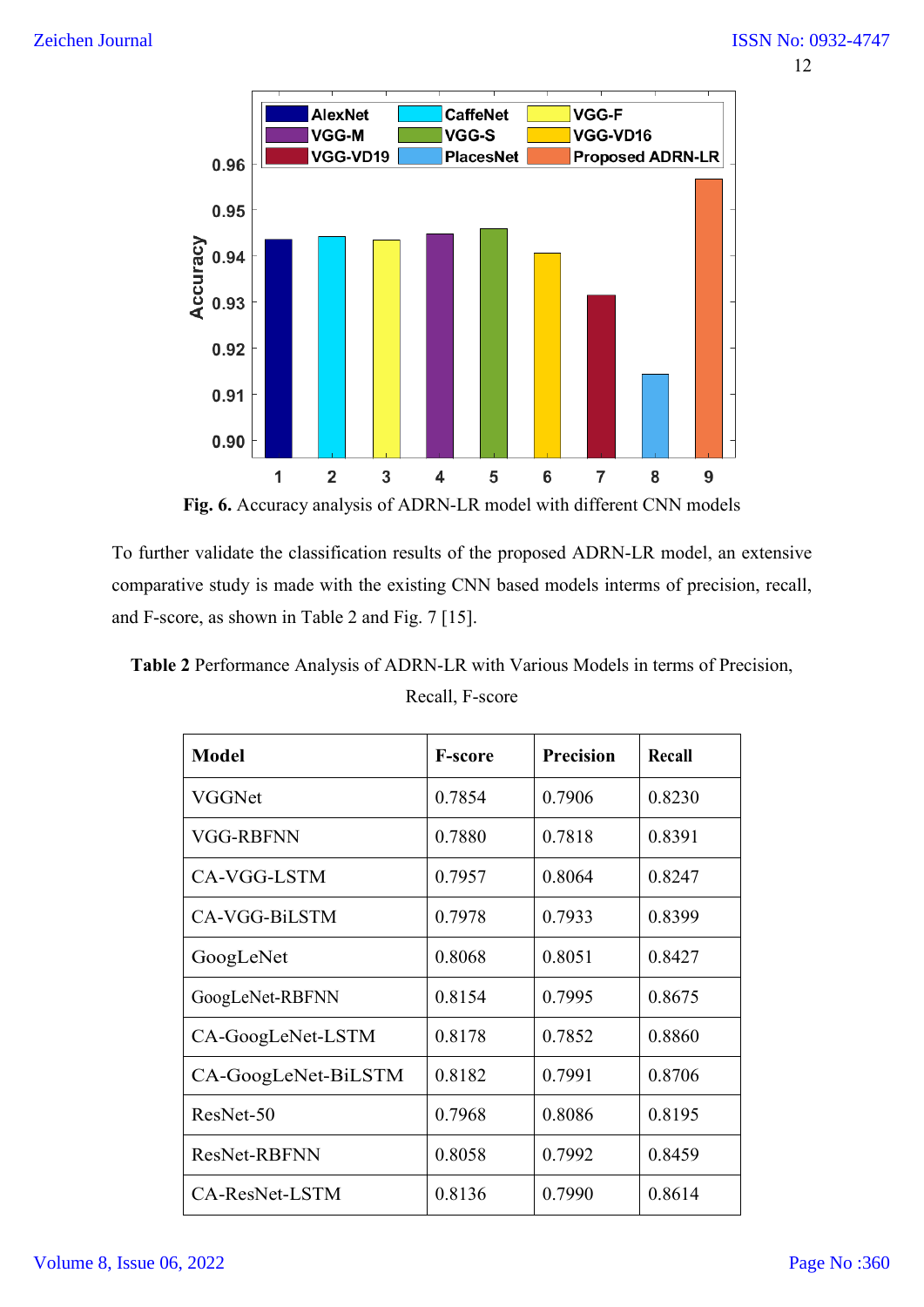# Zeichen Journal

| <b>Proposed ADRN-LR</b> | 0.9390 | 0.9589 | 0.9252 |
|-------------------------|--------|--------|--------|
| LCA-ResNet-BiLSTM       | 0.8147 | 0.7794 | 0.8902 |

The table values denoted that the CA-ResNet-BiLSTM model has appeared as the poor performance by attaining a lower precision of 0.7794, recall of 0.8902, and F-score of 0.8147. Besides, the VGG-RBFNN model has tried to showcase slightly better outcomes by offering a precision of 0.7818, recall of 0.8391, and F-score of 0.788. In addition, the CA-GoogLeNet-LSTM model has exhibited even better outcomes over the earlier models by achieving a precision of 0.7852, recall of 0.886, and F-score of 0.8178. Similarly, the VGGNet model has demonstrated moderate performance with the precision of 0.7906, recall of 0.823, and F-score of 0.7854. Likewise, the CA-VGG-BiLSTM model has accomplished somewhat satisfactory results with the precision of 0.7933, recall of 0.8399, and F-score of 0.7978 whereas even higher precision of 0.799, recall of 0.8614, and F-score of 0.7978 has been attained by the CA-ResNet-LSTM model. Moreover, the CA-GoogLeNet-BiLSTM model has shown manageable classification outcome with the precision of 0.7991, recall of 0.8459, and F-score of 0.8182. Simultaneously, the ResNet-RBFNN model has tried to demonstrate reasonable performance and ended up with the precision of 0.7992, recall of 0.8459, and F-score of 0.8058. Concurrently, the GoogLeNet-RBFNN model has resulted to a somewhat satisfactory performance with the precision of 0.7995, recall of 0.8675, and Fscore of 0.8154. Additionally, the GoogLeNet model has obtained even better precision of 0.8051, recall of 0.8427, and F-score of 0.8068 whereas the near acceptable classification outcome is depicted by the CA-VGG-LSTM model with the precision of 0.8064, recall of 0.8247, and F-score of 0.7957. Although the near optimal classification outcome is demonstrated by the ResNet model with the precision of 0.8086, recall of 0.8195, and F-score of 0.7968, the presented ADRN-LR model has shown superior performance with the precision of 0.9589, recall of 0.9252, and F-score of 0.939.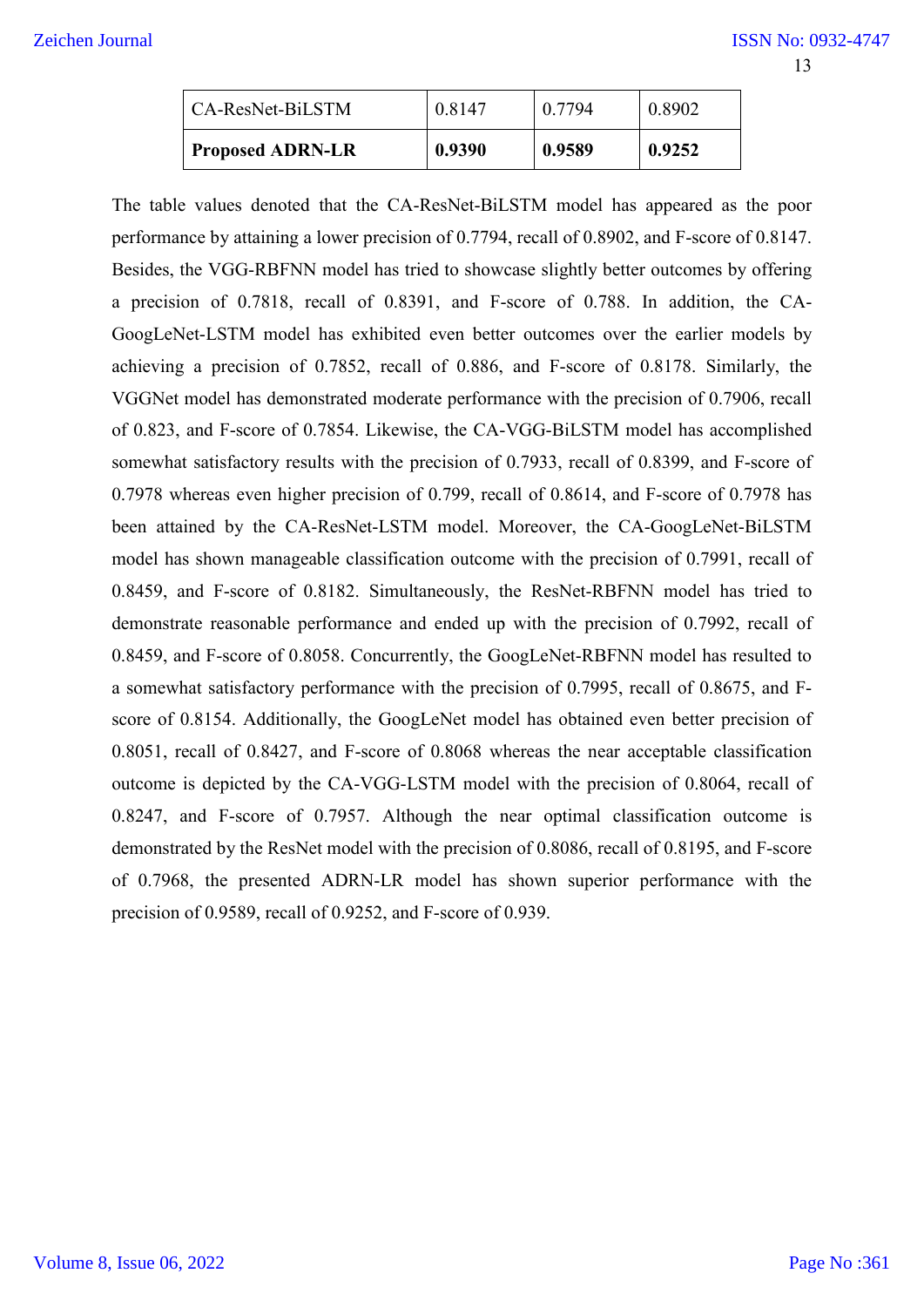

**Fig. 7.** Result analysis of ADRN-LR model

Table 3 and Fig. 8 exhibit the comparative results analysis of the ADRN-LR model with traditional models [16]. The resultant values implied the ineffective classification of the SCK model with the least accuracy of 0.7252. Also, the SPM model has offered certainly higher accuracy of 0.7400, which exceeds the performance of the SCK.

| <b>Methods</b>          | Accuracy |
|-------------------------|----------|
| <b>SPM</b>              | 0.7400   |
| <b>SCK</b>              | 0.7252   |
| $SPCK++$                | 0.7738   |
| $SC+Pooling$            | 0.8167   |
| SG+UFL                  | 0.8664   |
| <b>CCM-BOVW</b>         | 0.8664   |
| <b>PSR</b>              | 0.8910   |
| UFL-SC                  | 0.9026   |
| <b>MSIFT</b>            | 0.9097   |
| <b>COPD</b>             | 0.9133   |
| Dirichlet               | 0.9280   |
| <b>VLAT</b>             | 0.9430   |
| OverFeat                | 0.9091   |
| <b>Proposed ADRN-LR</b> | 0.9568   |

**Table 3** Accuracy Analysis of ADRN-LR with Traditional models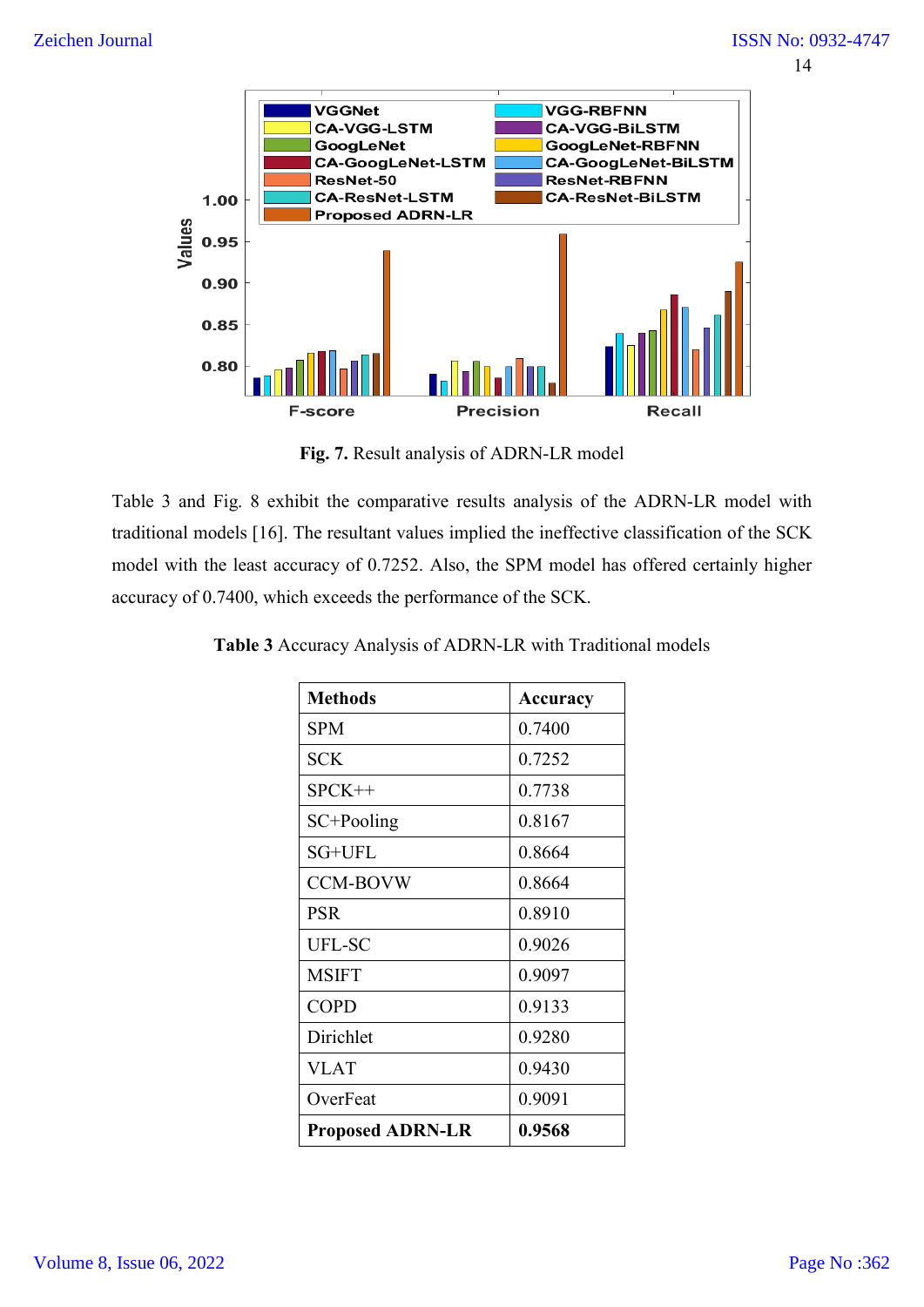

**Fig. 8.** Accuracy analysis of ADRN-LR model with traditional models

At the same time, the SPCK++ and SC+Pooling have showcased moderately closer performance with the accuracy of 0.7738 and 0.8167 respectively. Similarly, the SG+UFL and CCM-BOVW models have demonstrated the higher result with identical accuracy of 0.8664. In line with, the PSR, UFL-SC, MSIFT, and COPD models even superior results with accuracy of 0.8910, 0.9026, 0.9097, and 0.9133. Besides, the Dirichlet, VLAT, and OverFeat models have exhibited that slightly higher result with accuracy of 0.9280, 0.9430, and 0.9091 respectively. But the presented ADRN-LR model has reached to a higher classification accuracy of 0.9568.

Table 4 and Fig. 9 illustrates a running time analysis of the presented ADRN-LR model takes place with existing CNN models on the applied test dataset[17]. The obtained values inferred that the VGG-VD19 model needs an enormous amount of running time with 496s whereas the VGG-VG16 model has exhibited slightly better performance by requiring a running time of 423s. Followed by, it is observed that the VGG-M and VGG-S models have needed a moderate running time of 124s and 135s respectively. On continuing with, the CaffeNet and AlexNet models have also showcased closer running time of 85s and 86s. Though the VGG-F and PlacesNet models have obtained a reasonable and identical running time of 82s, the presented ADRN-LR model has needed only a minimum running time of 78s.

**Table 4** Running Time (s) Analysis of presented method ADRN-LRwith various CNN

Models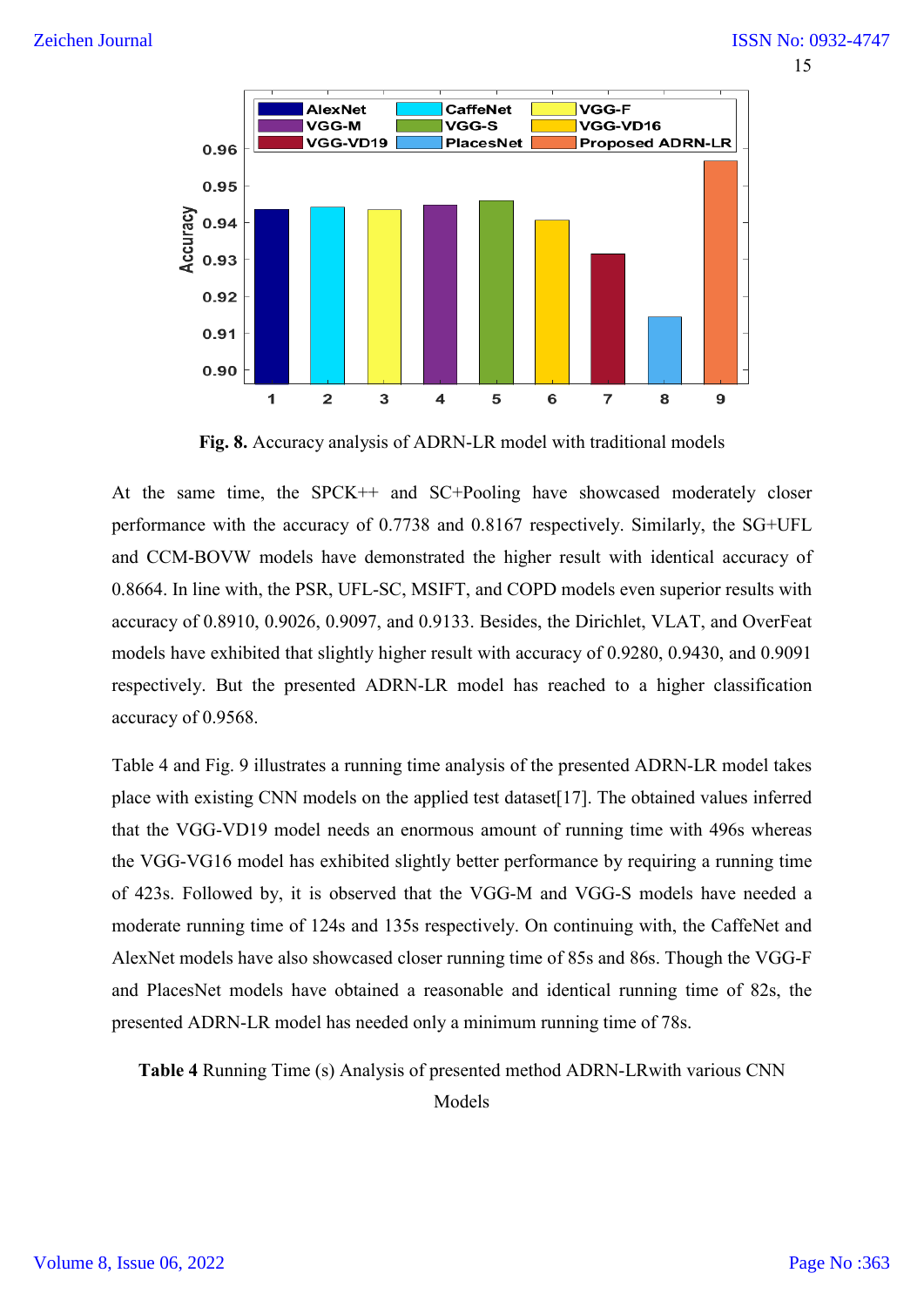#### Zeichen Journal

| <b>Methods</b>          | <b>Running Time (s)</b> |
|-------------------------|-------------------------|
| AlexNet                 | 086                     |
| CaffeNet                | 085                     |
| $VGG-F$                 | 082                     |
| VGG-M                   | 124                     |
| VGG-S                   | 135                     |
| VGG-VD16                | 423                     |
| VGG-VD19                | 496                     |
| PlacesNet               | 082                     |
| <b>Proposed ADRN-LR</b> | 078                     |



**Fig. 9.** Running time analysis of ADRN-LR model

From the above-mentioned tables and figures, it is evident that the ADRN-LR model can be considered as an effective remote sensing image scene classification tool. The presented ADRN-LR model has reached to optimal classification performance with minimum running time under all the applied test images.

# **5. Conclusion**

This study has introduced an effective ADRN-LR model for multi-label aerial image classification captured by UAVs.Primarily, the remote sensing images need to be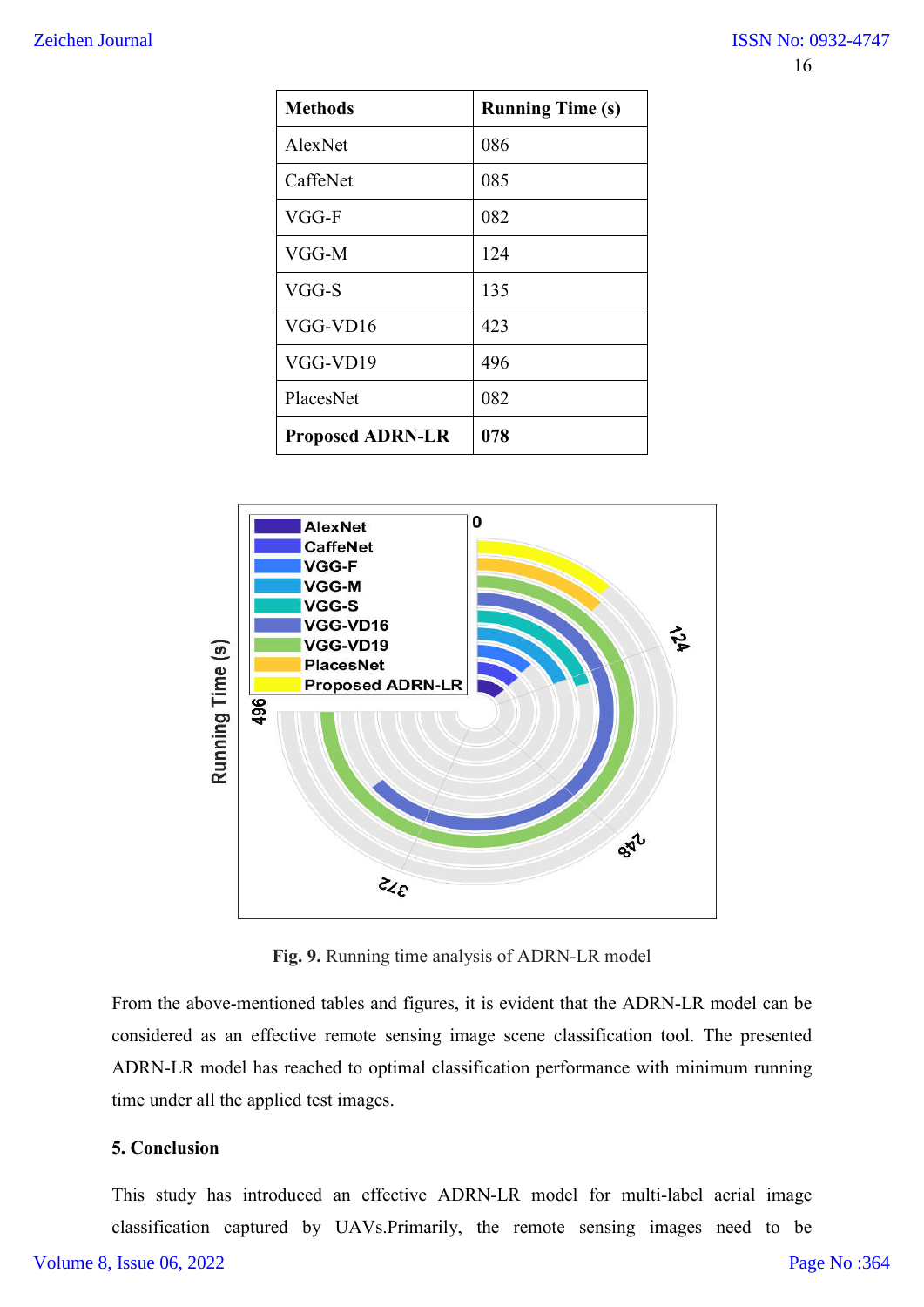preprocessed in the initial stage to raise its quality. Next, the features in the preprocessed images are extracted by the ResNet-152 model in which the parameters in it are tuned by the Adadelta technique. LR is employed as a classifier to determine the appropriate class labels of the remote sensing images using the extracted features.A detailed experimental validation process is carried out on the benchmark dataset and the results are investigated under several aspects. The obtained results ensured the effective classification outcome of the ADRN-LR model over the compared methods with the maximum accuracy of 0.9568, precision of 0.9589, recall of 0.9252, and F-score of 0.9390. The results assured that the ADRN-LR model can be employed as an appropriate tool for real-time processing.

#### **References**

- [1] C. Kyrkou, S. Timotheou, P. Kolios, T. Theocharides, and C. G. Panayiotou, "Optimized vision-directed deployment of UAVs for rapid traffic monitoring," in Proc. IEEE Int. Conf. Consum. Electron., Jan. 2018, pp. 1–6.
- [2] A. Al-Kaff, D. Martn, F. Garca, A. de la Escalera, and J. M. Armingol, "Survey of computer vision algorithms and applications for unmanned aerial vehicles," Expert Syst. Appl., vol. 92, pp. 447–463, 2018.
- [3] P. Petrides, C. Kyrkou, P. Kolios, T. Theocharides, and C. Panayiotou, "Towards a holistic performance evaluation framework for drone-based object detection," in Proc. Int. Conf. Unmanned Aircr. Syst., Jun. 2017, pp. 1785–1793.
- [4] A. S. Razavian, H. Azizpour, J. Sullivan, and S. Carlsson, "CNN features off-the-shelf: An astounding baseline for recognition," in Proc. IEEE Conf. Comput. Vision Pattern Recognit. Workshops, 2014, pp. 512–519.
- [5] Y. Wang, Z. Quan, J. Li, Y. Han, H. Li, and X. Li, "A retrospective evaluation of energy-efficient object detection solutions on embedded devices," in Proc. Des., Autom. Test Eur. Conf. Exhib., Mar. 2018, pp. 709–714.
- [6] C. Yuan, Z. Liu, and Y. Zhang, "UAV-based forest fire detection and tracking using image processing techniques," inProc. Int. Conf. Unmanned Aircr. Syst., Jun. 2015, pp. 639–643.
- [7] B. C. Ko, K.-H. Cheong, and J.-Y. Nam, "Fire detection based on vision sensor and support vector machines," Fire Saf. J., vol. 44, no. 3, pp. 322– 329, 2009.
- [8] S. Kim,W. Lee, Y.-s. Park, H.W. Lee, and Y. T. Lee, "Forest fire monitoring system based on aerial image," in Proc. 3rd Int. Conf. Inf. Commun. Technol. Disaster Manag., Dec. 2016, pp. 1–6.